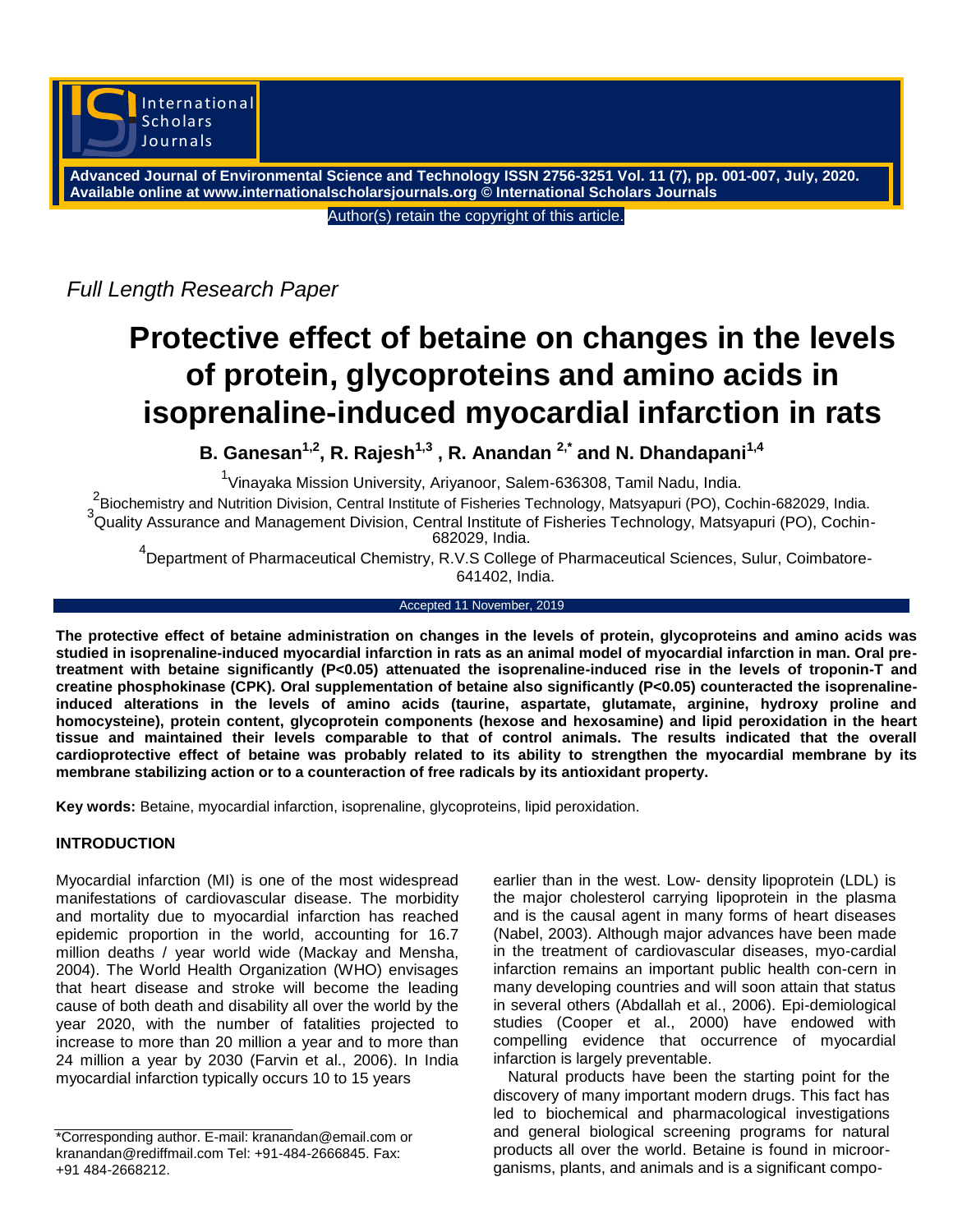nent of many foods, including wheat, shellfish, spinach, and sugar beets (Zeisel et al., 2003). Betaine, also kno-wn as trimethylglycine or glycine betaine, is a quaternary ami-ne, closely related to the amino acid, glycine. It is hypo-thesized that betaine is non-perturbing to cellular metabo-lism; highly compatible with enzyme functions, and stabili-zes cellular metabolic function under different kinds of stress in various organisms and animal tissues (Lammers et al., 2005) . Reports by Craig (2004) indica-ted that admi-nistration of betaine exerted significant role within tissue as a methyl donor, which in turn may be used for the synthe-sis of methionine, carnitine, phosphatidylcholine, creatine, and these substances playing a key role in protein and energy metabolism in the myocardium.

Betaine has been reported to play a role in reducing blood levels of homocysteine, a toxic breakdown product of amino-acid metabolism that is believed to promote atherosclerosis and osteoporosis. Betaine is now attracting increased research attention not only because of potential effects on lipid metabolism, but also re-partitioning agent and modulator of protein metabolism (Guilland et al., 2003). Though the beneficial properties of betaine are promising and well studied in hepatotoxicity, the protective effects of betaine on protein metabolism in experimentally induced myocardial infarction condition have not yet been explored.

Isoprenaline (ISO) is a synthetic  $\beta$ -adrenergic agonist that causes severe stress in the myocardium resulting in infarct like necrosis of the heart muscle (Prabhu et al., 2006). Isoprenaline-induced myocardial infarction serves as a well standardized model to study the beneficial effects of many drugs and cardiac functions (Mohanty et al., 2004). Isoprenaline-induced myocardial necrosis sho-wed membrane permeability alterations, which bring about the loss of function and integrity of myocardial membranes (Sabeena Farvin et al., 2004). It is also well known to generate free radicals and to stimulate lipid peroxidation, which may be a causative factor for irrever-sible damage to the myocardial membrane (Karthick and Prince, 2006).

In the present study, an attempt has been made to assess the protective effects of betaine administration against isoprenaline-induced myocardial infarction in rats with respect to changes in the levels of creatine phosphokinase (CPK), protein, glycoproteins, amino acids and lipid peroxidation.

# **MATERIALS AND METHODS**

The present study was performed during March 2007 at Biochemistry and Nutrition Division, Central Institute of Fisheries Technology (ICAR), Cochin, Kerala, India. The experiment was carried out as per the guidelines of Committee for the Purpose of Control and Supervision of Experiments on Animals (CPCSEA), New Delhi, India.

#### **Procurement of chemicals and experimental animals**

Amino acids, isoprenaline (isoproterenol) and betaine used in this study were obtained from M/s. Sigma Chemical Company, St. Louis. MO, USA. All the other chemicals used were of analytical grade.

Wistar strain male albino rats, with weight range 150 – 180 g, were selected for the study. The animals were housed individually in polypropylene cages with stainless steel grill top under hygienic and standard environmental conditions. The prevailing environmental temperature was  $28 \pm 2^{\circ}$ C, relative humidity of 60-70% with 12 h light-/dark cycle. The animals were allowed a standard diet [M/s Sai Feeds, Bangalore, India] and water *ad libitum*.

#### **Induction of myocardial infarction and experimental procedure**

The myocardial infarction was induced in experimental rats by intraperitoneally injecting with isoprenaline at 11mg/100g body weight in physiological saline for 2 days (Anandan et al., 2003).

Five days after acclimatization, the experimental animals were divided into four groups, comprising six rats each. Rats in Group I (normal control) received standard diet for a period of 30 days. Group II animals were orally administered with betaine [250 mg (dissolved in distilled water) /kg body weight/day] by intragastric intubation for a period of 30 days. In Group III, rats were injected with isoprenaline [11 mg (dissolved in physiological saline)/100 g body wt/day], i.p. for 2 days for the induction of myocardial infarction. In Group IV, the animals were pre-treated with betaine [250 mg/kg body weight/day, preoral for 30 days] before the induction of myocardial infarction as described for Group III. Control animals (Group I and Group II) were injected with physiological saline alone for 2 days.

At the end of the experiment, that is, 24 h after the last dose of isoprenaline, the experimental animals were killed and blood was collected with ethylenediaminetetraacetate (EDTA) as anticoagulant for separation of plasma. The heart tissue was excised immediately and washed with chilled isotonic saline. Troponin-T content in plasma was determined by electro-chemiluminescence immunoassay (EC-LIA) using Modular Analytics E170 (Elecsys module) immunoassay analyzer. Homocysteine (tHcy) concentration in plasma was assayed by using Microtiter Plate Assay package (Diazyme Laboratories). The levels of taurine, asparate, glutamate, arginine and hydroxy proline in the heart tissue were determined according to the method of Ishida et al. (1981) using Shimadzu LC 10 AS Amino Acid Analyzer. The protein content was estimated by the method of Lowry et al., (1951). The glycoprotein components, hexose and hexosamine, were determined by the methods described by Niebes (1972) and Wagner (1979), respectively. Lipid peroxidation (LPO) in the heart tissue was assayed by the method of Ohkawa et al. (1979) in which the malondialdehyde (MDA) released served as the index of LPO.

#### **Statistical analysis**

All data were analyzed using ANOVA with the aid of SPSS 10.0 for Windows. Data obtained were expressed as mean  $\pm$  SD. Multiple comparisons of the means were separated using the Duncan Multiple Range Test at 5% probability.

# **RESULTS AND DISCUSSION**

There was a significant increase (*P*<0.05) in the troponin T plasma concentration for rats injected with isoprenaline (Group III) when compared to rats in the control Group I. This indicate a damage to the contractile protein which is responsible for the release of structurally bound troponin T used as a marker for the detection of cardiac injury in laboratory animals (O"Brien et al., 1997). Reports by

Robertson et al. (1982) indicated that phosphorylation of troponins reduced myofilament sensitivity to  $Ca<sup>2+</sup>$  ions, thereby contributing to higher rate of relaxation during  $\beta$ adrenergic stimulation (Table 1). Troponins are regulatory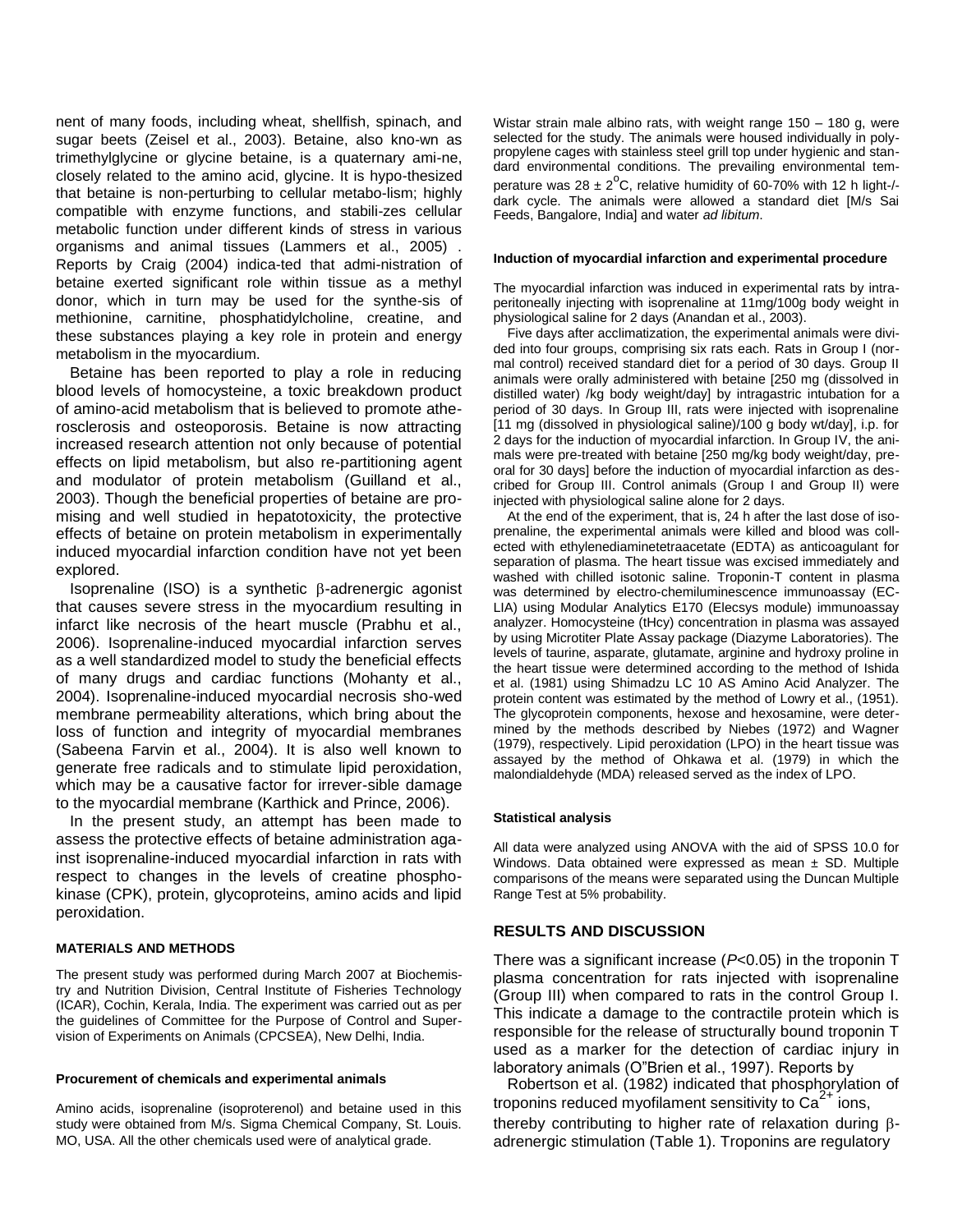**Table 1.** Levels of troponin T, homocysteine and creatine phosphokinase (CPK) in plasma of normal and experimental groups of rats.

| <b>Parameters</b> | <b>Group I Control</b>      | <b>Group II Betaine (A)</b> | Group III Isoprenaline (B) | Group IV (A+B)    |
|-------------------|-----------------------------|-----------------------------|----------------------------|-------------------|
| <b>Troponin T</b> | $0.024 \pm 0.001^{\circ}$   | $0.021 \pm 0.001^{\circ}$   | $0.65 \pm 0.04$            | $0.071 \pm 0.003$ |
| Homocysteine      | $2.32 \pm 0.15^{a,b}$       | $2.05 \pm 0.11^{\circ}$     | $6.53 \pm 0.48$            | $2.61 \pm 0.18$   |
| <b>CPK</b>        | $132 \pm 7.81$ <sup>a</sup> | $127 \pm 7.56^{\circ}$      | $314\pm24.3$               | $149\pm8.76$      |

(A): Betaine, 250 mg/kg body wt/day, p.o. for 30 days.(B): Isoprenaline, 11 mg/100g body wt/day, i.p. for 2 days. Results are mean ± SD for 6 animals. Values expressed: Troponin T, nanogram/ml. Homocysteine, µmol/l. Cratine Phosphokinase,µmol creatine liberated h<sup>-1</sup> l<sup>-1</sup>. Values that have a different superscript letter (a,b,c) differ significantly with each other (P<0.05; Duncan's multiple range test).

proteins essential for contraction and relaxation processes in myocardium.

In the present study, administration of betaine significantly prevented the isoprenaline-induced release of troponin T from myocardium into the blood stream, thereby demonstrating its protective action on the cell membrane. This perhaps is possible through the maintenance of the delicate balance of tonicity in cells in the myocardium. Betaine plays a major role in cell volume regulation by modulating the elasticity of plasma membrane (Farnum et al., 2002). Cell volume affects the most basic processes of cell function, and as such it exerts an important role in the onset, severity, and outcome of myocardial infarction. Studies by Wettstein et al. (2000) have shown that betaine can overt severe osmolar changes associated with possible cell death.

Recent prospective investigations (Senaratne et al., 2000) revealed that even mild hyperhomocysteinemia is associated with an increased risk of cardiovascular diseases independently of classical risk factors. In the present study, a significant increase ( *P*<0.05) was noted in the level of homocysteine in the plasma of Group III rats compared to Group I animals (Table 1). This is in accordance with an earlier report of Hagar et al. (2002). Elevated level of homocysteine has also been reported to be associated with increased interleukin production in monocytes and up regulation of vascular cell adhesion molecules (Silverman et al., 2002).

Oral treatment with betaine significantly reduced the level of homocysteine in plasma of Group IV rats compared to Group III rats. This might be attributed to the inhibition of the production of monocyte/macrophage-derived interleukins, which triggers firm adhesion of rolling monocytes to vascular endothelium, a necessary prelude to the initiation of atherosclerosis (Berwanger et al., 1995). The highly lipotropic molecules like cerivastatin and fluvastatin have been reported to reduce the cardiovascular risk and vulnerability of atherosclerotic plaque through non-lipid mechanisms such as inhibition of interleukin expression (Ito et al., 2002) . Since betaine is more lipotropic than these statins and easily permeable to vascular smooth muscle cells, it is possible that likewise betaine may also inhibit both homocysteine and interleukin production.

The plasma concentration of CPK, a cardiac diagnostic marker enzyme was significantly higher (*P*<0.05) in isoprenaline administered rats (Group III) compared to the control group (Table 1) . This is in line with earlier reported studies of Nirmala and Puvanakrishnan (1998) which showed that the level of CPK released from the ischemic myocardium into the blood stream to be directly proportional to the number of necrotic cells present in the heart tissue. The release of CPK reflects non-specific alterations in the plasma membrane integrity and permeability as a response to  $\beta$ -adrenergic stimulation.

Table 1 showed that betaine significantly (*P*<0.05) prevented the isoprenaline-induced concentration of CPK in plasma of Group IV animals compared to Group III rats, indicating the cytoprotective activity of betaine. The membrane stabilizing action of betaine is comparable to any other membrane-stabilizing agents like antipyrine and nifedine, which can intercalate into the lipid matrix and impart stabilization to myocardial cell membranes (Saitoh et al., 2000) . It is possible that likewise betaine may also prolong the viability of myocardial cell membranes from necrotic damage by its membrane stabilizing property (Ji and Kaplowitz, 2003).

Taurine makes up more than 50% of the total amino acid pool in the mammalian heart (Satsu et al., 2002). There was a significant depletion in the level of taurine content in heart tissue of Group III rats compared to Group I controls (Table 2). Studies by Warskulat et al. (2004) demonstrated that pathology develops in the myocardium if the animal is depleted of taurine stores either through a taurine deficient diet or use of taurine transport antagonists. Pion et al. (1992) were the first to explain the role of dietary taurine deficiency associated with a dilated cardiomyopathy observed in experimental animals. Other studies by Lake (1994) have explored the relationship between taurine deficiency and cardiac contractility, loss of cardiac myofibrils and arrhythmogenesis. The Group IV rats pre-treated with betaine showed a significant increase in cardiac taurine content compared to Group III rats. Previous reports (Zapadniuk et al., 1987) indicated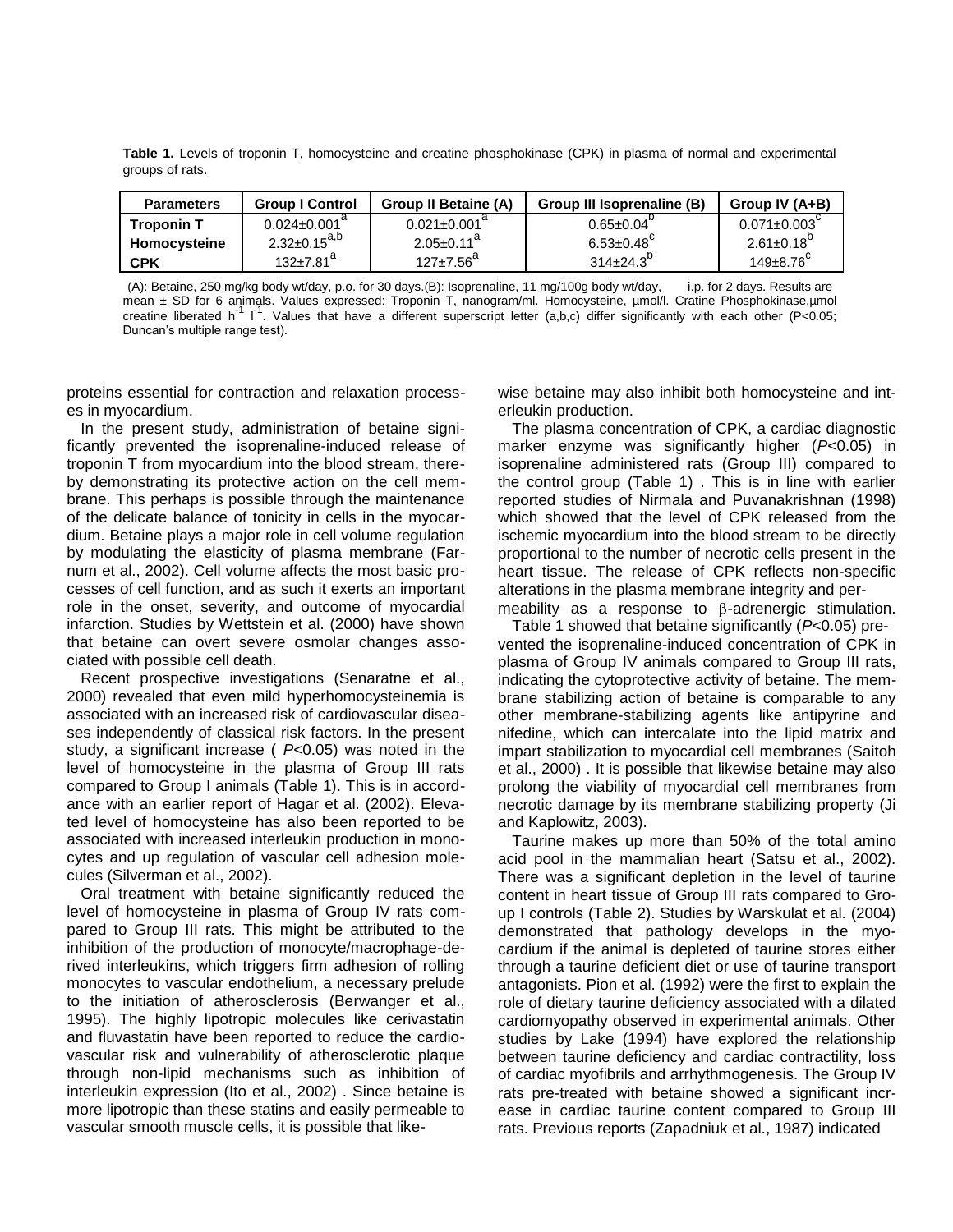**Table 2.** Levels of taurine, aspartate, glutamate, arginine and hydroxyproline in heart tissue (µmol/g wet tissue) of control and experimental groups of rats.

| <b>Parameters</b> | <b>Group I Control</b>       | <b>Group II Betaine (A)</b>  | Group III Isoprenaline (B) | Group IV (A+B)               |
|-------------------|------------------------------|------------------------------|----------------------------|------------------------------|
| Taurine           | $43.4 \pm 0.42$ <sup>a</sup> | $50.7 \pm 0.28$              | $26.9 \pm 1.45$            | $42.3 \pm 2.65^{\circ}$      |
| Aspartate         | $12.7 \pm 0.94$ <sup>a</sup> | $13.2 \pm 1.08$ <sup>a</sup> | $6.85 \pm 0.43^{0}$        | $10.9 \pm 0.86$              |
| Glutamate         | $16.3 \pm 1.18$ <sup>a</sup> | $15.8 \pm 1.12^a$            | $5.91 \pm 0.47^0$          | $15.4 \pm 1.24$ <sup>a</sup> |
| Arginine          | $19.2 \pm 1.36^{a,b}$        | $18.4 \pm 1.21$ <sup>a</sup> | $28.4 \pm 1.76$            | $20.7 \pm 1.18^{D}$          |
| Hydroxyproline    | $952 \pm 85^a$               | $995 \pm 90^{\circ}$         | $743\pm65$ <sup>D</sup>    | $940 \pm 82^{a}$             |

(A): Betaine, 250 mg/kg body wt/day, p.o. for 30 days. (B): Isoprenaline, 11mg/100g body wt/day, i.p. for 2 days. Results are mean± SD for 6 animals. Values expressed: Taurine, Aspertate, Glutamate, Arginine and Hydroxyproline µmol/g wet tissue. Values that have a different superscript letter (a,b,c) differ significantly with each other (P<0.05; Duncan's multiple range test).

that administration of betaine increased the fecal excretion of cholesterol without the involvement of taurine- mediated bile acid conjugation reactions. Supplementation of betaine might have preserved the cellular taurine content for other biological processes such as cell membrane stabilization, anti-oxidation, detoxification and osmoregulation in the myocardium.

Significant (*P*< 0.05) decrease was noted in the levels of aspartate and glutamate are important metabolites of the tricarboxylic acid cycle in heart tissue of Group III rats compared to Group I control rats (Table 2). Aspartate and glutamate concentrations have been reported to decrease in human hearts subjected to cardioplegic arrest followed by reoxygenation (Pisarenko et al., 1988). These findings suggested that the myocardial levels of these amino acids were closely associated with its energy state following ischemia and thus may affect the recovery of cardiac contractility. Although such decrease in this amino acid concentration has been primarily attributed to metabolism, they might also partly due to loss into extracellular space (Song et al., 1996).

Prior treatment with betaine significantly prevented the isoprenaline-induced decrease in the levels of aspartate and glutamate levels in Group IV rats compared to Group III rats. Betaine regulated osmolarity without causing additional perturbations of cellular tonicity (Kramer et al., 2002). Betaine attenuated aspartate release by regulation of mitochondrial  $Ca^{2+}$  sequestration by activation of a chloride channel and also suppressed the synaptic release of aspartate evoked by the voltage-gated sodium channel opener veratridine (Beck et al. 1995). Neutral and acidic amino acids are taken up into cells by Na<sup>+</sup> dependant cotransport systems (Gegelashvili et al., 2006). Goldstein and Davis (1994) reported that different chemical classes of organic osmolytes shared a common volume-sensitive transporter.

Arginine is a conditionally essential amino acid involved in various metabolic functions in the body. Significant (*P*<0.05) increase in the level of arginine was observed in heart tissue of Group III rats compared to Group I rats (Table 2). This is in accordance with an earlier study by Gustafsson and Brunton (2000). Isoprena-line-mediated - AR stimulation has been reported to result in a phenotypic

up regulation of iNOS in the heart and to enhance the release of pro-inflammatory mediators, which trigger increased NO production through arginine metabolism (Hu et al., 2006). Though NO is short-lived and relatively unreactive radical, it combines with super-oxide to form potent oxidant -ONOO- (peroxynitrite), which plays a significant role in iNOS- mediated postischemic cells damage (Arstall et al., 1999). In the present study, prior administration of betaine maintained the cardiac arginine content at near normal in Group IV rats compared to Group III rats apparently by blockage of the availability of NO radicals and subsequent inhibition of iNOS activity (Arakawa, 2007). Studies by Sjakste et al. (2004) showed that betaine inhibited inducible nitric oxide synthase and tumor necrosis factor- gene expression in activated alveolar macrophages, leading to a decrease in the production of peroxynitrite radicals.

A significant decrease (*P*<0.05) in the hydroxyproline content in the heart tissue of Group III rats compared to Group I rats (Table 2), indicated aberrations in the structural and functional integrity of the collagen fibre network that connects the myocytes in the myocardium that may have ruptured due to pathophysiological expansion of infarction (Whittaker, 1995). These fibre are very important in the maintenance and transmission of the contractile force from the myocytes to the ventricular lumen as reported by Weber (1989). Degradation of collagen occurs in the ischemic myocardium as a result of increase in the activities of lysosomal enzymes, enhanced lysosomal fragility and infiltration of inflammatory cells (Nirma Oral prior administration of betaine significantly (*P*<0.05) prevented the isoprenaline-induced reduction in hydroxyproline content in the heart tissue of Group IV animals compared to Group III rats. This may be due to the enhancement of structural integrity of the cellular and subcellular membranes. Betaine has been reported to possess the most potent membrane stabilizing action as a result of distinct biophysical interactions with membrane lipid bilayer (Kanbak et al., 2001) la and Puvanakishnan, 1996).

Protein synthesis and protein degradation are highly regulated cellular processes essential for cell viability. Alteration in steady state protein metabolism is an important factor in regulating cellular homeostasis in response to oxida-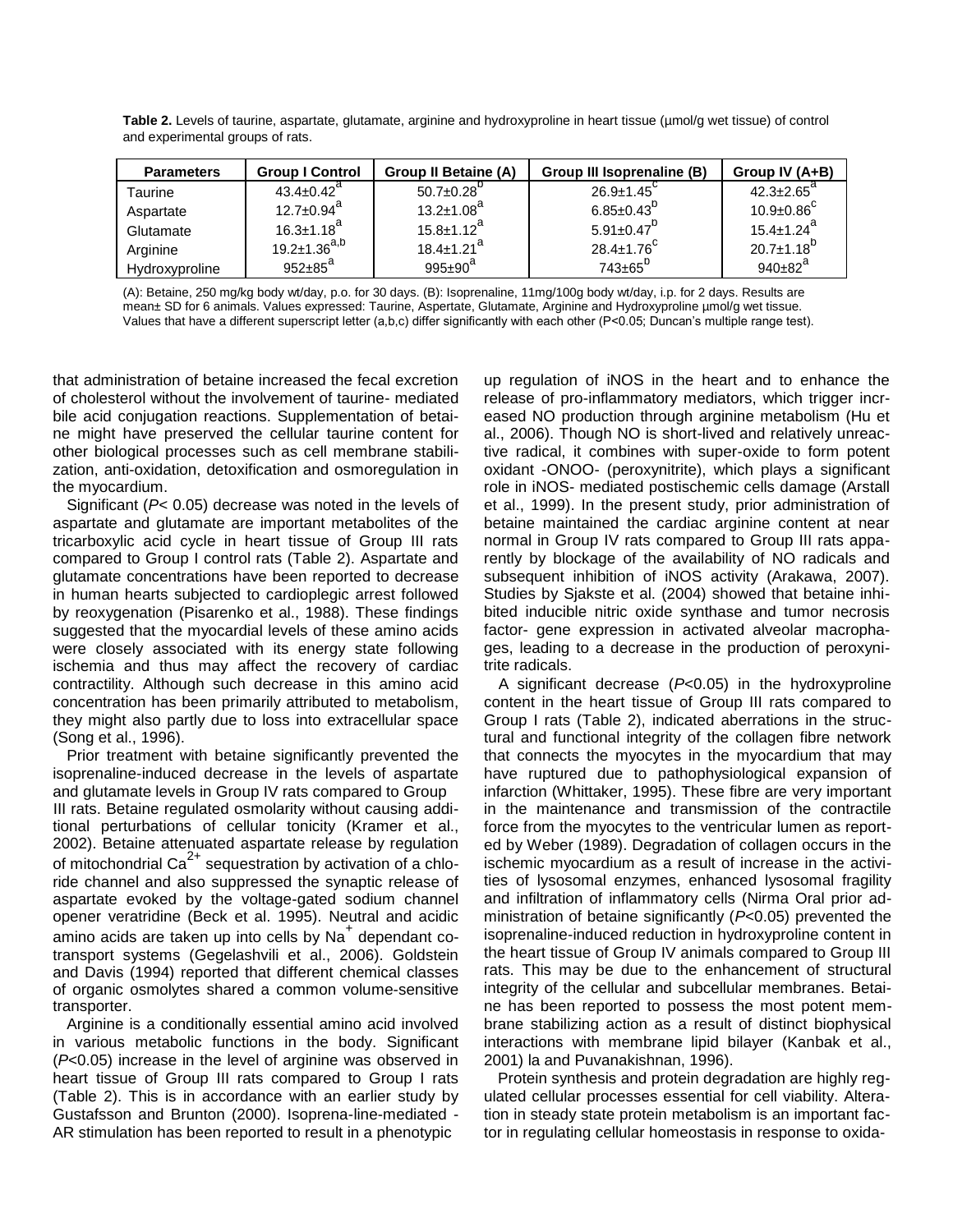| <b>Parameters</b> | <b>Group I Control</b>       | <b>Group II Betaine (A)</b> | Group III Isoprenaline (B)   | Group IV (A+B)               |
|-------------------|------------------------------|-----------------------------|------------------------------|------------------------------|
| <b>Plasma</b>     |                              |                             |                              |                              |
| Protein           | $6.52 \pm 0.54^{\circ}$      | 6.71 ± $0.48^{\circ}$       | $7.85 \pm 0.69$ <sup>0</sup> | $6.82 \pm 0.57^{\circ}$      |
| Hexose            | $98.4 \pm 7.32^{\text{a}}$   | $87.8 \pm 7.94^{\circ}$     | $121 \pm 9.54^{\circ}$       | $101 \pm 8.72^{\text{a}}$    |
| Hexosamine        | $52.4 \pm 2.93$ <sup>a</sup> | $47.5 \pm 2.52^{b}$         | $69.3 \pm 3.37^{\circ}$      | $53.9 \pm 2.76^{a}$          |
| Heart             |                              |                             |                              |                              |
| Protein           | $176 \pm 14.5^{a,0}$         | $183 \pm 15.2$              | $132 \pm 10.7$               | $165 \pm 14.7$ <sup>a</sup>  |
| Hexose            | $22.7 \pm 1.43^{\circ}$      | $24.1 \pm 1.24^{\circ}$     | $15.3 \pm 0.84^{\circ}$      | $22.5 \pm 1.08$ <sup>a</sup> |
| Hexosamine        | $7.38 \pm 0.54^{\circ}$      | $7.25 \pm 0.49^{\circ}$     | $5.11 \pm 0.32^{b}$          | $7.88 \pm 0.45^{\circ}$      |

**Table 3. L**evels of protein, hexose and hexosamine in plasma (mg/dl) and heart tissue (mg/g wet tissue) of normal and experimental groups of rats.

(A): Betaine, 250 mg/kg body wt/day, p.o. for 30 days. (B): Isoprenaline, 11mg/100g body wt/day, i.p. for 2 days. Results are mean± SD for 6 animals. Values expressed: as mg/dl for plasma; mg/g for wet heart tissue. Values that have a different superscript letter (a,b,c) differ significantly with each other (P<0.05; Duncan's multiple range test).

**Table 4.** Levels of lipid peroxidation (LPO) [in the presence of promoters (2 mM) ascorbic acid, ferrous sulphate (FeSO4) and tert-butyl hydroperoxide (t-BH)] in the heart tissue (nmol malondialdehyde released/mg protein) of normal and experimental groups of rats.

| <b>Parameters</b> | <b>Group I Control</b>       | <b>Group II Betaine (A)</b>  | Group III Isoprenaline (B) | Group IV (A+B)          |
|-------------------|------------------------------|------------------------------|----------------------------|-------------------------|
| LPO:              |                              |                              |                            |                         |
| Basal             | $0.91 \pm 0.05^{\circ}$      | $0.82 \pm 0.04^{\circ}$      | $1.79 \pm 0.09^{\circ}$    | $0.96 \pm 0.06^{\circ}$ |
| Ascorbic acid     | $2.94 \pm 0.18^{d}$          | $2.71 \pm 0.15^{\circ}$      | $5.11 \pm 0.24^{\circ}$    | $3.04 \pm 0.16^{a}$     |
| FeSO <sub>4</sub> | $4.48 \pm 0.28$ <sup>a</sup> | $4.39 \pm 0.25^{\text{a}}$   | $7.15 \pm 0.55^0$          | $4.97 \pm 0.33^{\circ}$ |
| t-BH              | $6.15 \pm 0.31^{a}$          | $5.98 \pm 0.27$ <sup>a</sup> | $8.46 \pm 0.51^{D}$        | $6.29 \pm 0.38^{a}$     |

(A): Betaine, 250 mg/kg body wt/day, p.o. for 30 days. (B): Isoprenaline, 11mg/100g body wt/day, i.p. for 2 days. Results are mean ± SD for 6 animals. Values expressed: LPO, nmol malondialdehyde released/ mg protein. Values that have a different superscript letter (a,b,c) differ significantly with each other (P<0.05; Duncan's multiple range test).

oxidative damage in myocardial infarction condition. In the present investigation, there was a significant ( *P*<0.05) increase in the levels of protein and glycoprotein components in plasma with a concomitant decline in their levels in heart tissue of Group III isoprenaline-administered rats compared to Group I rats (Table 3). This is in accordance with the earlier reported study (Dudnakova et al., 2002), which indicated that the increase observed in the protein content in plasma of isoprenaline-administered rats is, at least in part, due to leakage of enzymes and protein-bound components from the damaged myocardium into the systemic circulation. The reduction in the hexose and hexosamine content observed in heart tissue of isoprenaline-induced myocardial infarction might be due to inhibition of glycoprotein synthesis (Table 3). Oxidation of protein is a common phenomenon mediated by highly reactive agents in myocardial infarction condition and oxidized proteins are in turn capable of inducing oxidative stress, a potential mediator of the pathogenesis. This protein oxidation might also be a possible reason for the decline noted in the protein and glycoprotein levels in the heart tissue of Group III rats.

In the present study, oral pretreatment with betaine marginally (*P* <0.05) prevented the isoprenaline-induced alterations in the levels of protein content and glyco-

protein components in plasma and heart tissue of Group IV rats compared to Group III rats, possibly by inhibiting the disaggregation of polyribosomes or by attenuating the isoprenaline-induced oxidation of myocardial proteins. Balkan et al., (2004) reported that supplementation of betaine protected the structural and functional integrity of the cell membranes by counteracting reactive oxygen species-mediated lipid peroxidation and protein carbonyl formation. Reports by Erman et al. (2004) indicated that betaine administration protected proteins and lipids from ethanol-induced oxidative damage by its antiperoxidative property.

Isoprenaline-induced myocardial infarction is generally attributed to the formation of the highly reactive hydroxyl radical (OH), stimulator of lipid peroxidation and source for the destruction and damage to cell membranes. Lipid peroxidation of membranes is regulated by the availability of substrate in the form of polyunsaturated fatty acids, the availability of inducers such as free radicals and excited state molecules to initiate propagation, the antioxidant defense status of environment and the physical status of the membrane lipids. The level of lipid peroxidation in heart tissue of Group III isoprenaline-administered rats was significantly (*P*<0.05) higher compared with Group I animals (Table 4). Lack of antioxidant defense might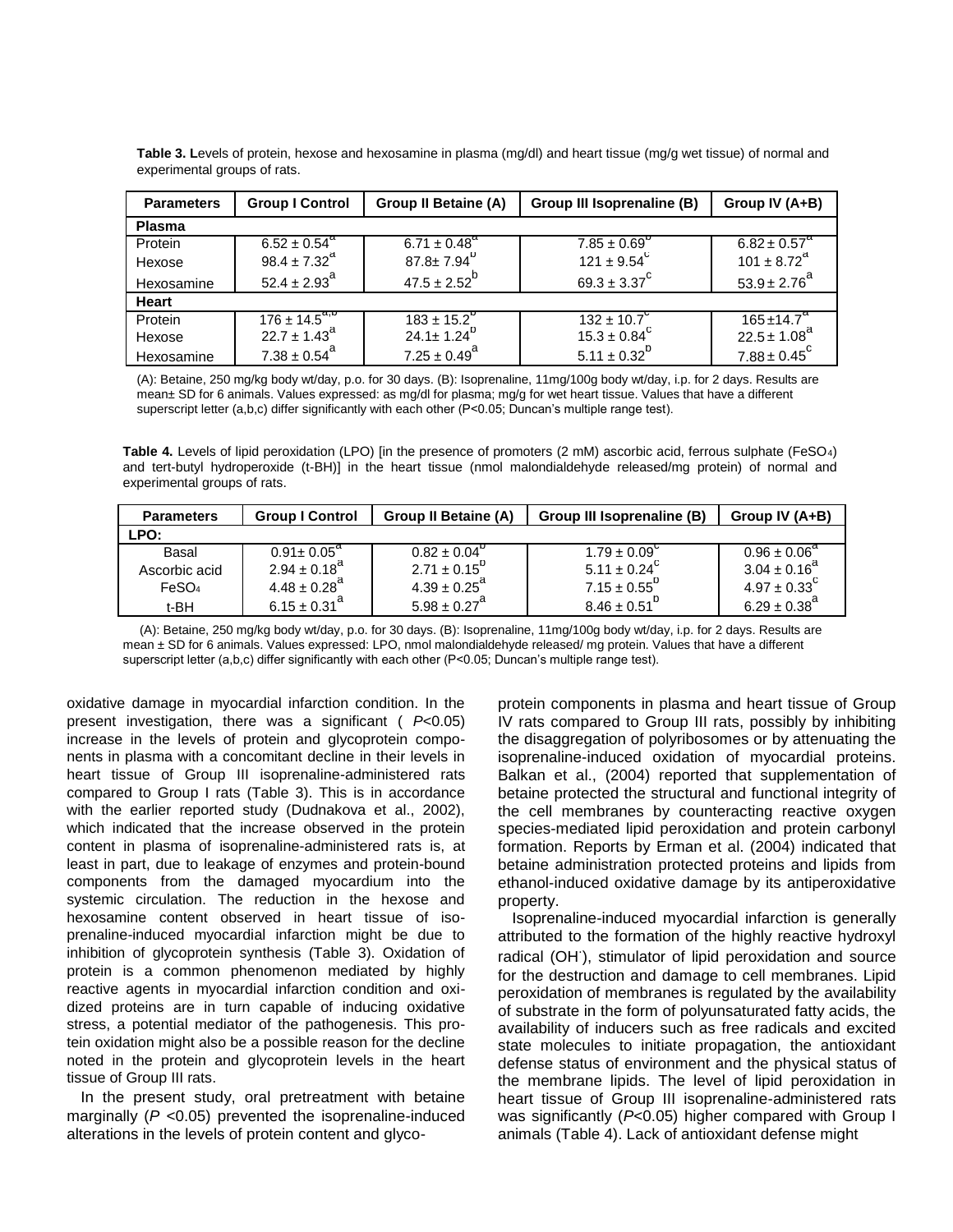have led to an increase in lipid peroxidation and subsequent deleterious effects on the myocardial membrane in isoprenaline-induced myocardial infarction condition. Synthetic catecholamine isoprenaline, by its property of generating free radicals during the course of its metabolism, alters redox homeostasis and causes damage to cell structure and function (Kukreja and Hess, 1992). In the present study the generation of free radicals in the myocardium might have exceeded the ability of the free radical scavenging enzymes to dismute isoprenalinegenerated free radical formation resulting in myocyte lesions and reduction of scavengers.

Prior oral administration of betaine resulted in significant (*P*<0.05) reduction in the level of lipid peroxidation compared with the levels in the Group III rats which might be a counteracting effect of isoprenaline-generated free radicals by its antioxidant property. Betaine is highly lipotropic and, when administered exogenously, it can readily pass across the membrane lipid bilayer (Kanbak et al., 2001). The ability of betaine to diffuse into intracellular compartments aids the capabilities of this natural product as an antioxidant. Report by Balkan et al. (2005) indicated that betaine supplementation was effective in prevention of lipopolysaccharide-induced necrotic damage in liver by inhibiting Kupffer cell activation and behaving as an antioxidant. Feeding SH -generating substances like methionine or non-enzymic antioxidants like glutathione have been reported to protect cellular and subcellular membranes from toxic free radical metabolites (Barak et al., 1997). Betaine is involved in the synthesis of methionine, which serves as a major supplier of cellular cysteine via transsulfuration pathway for the synthesis of reduced glutathione (Kim and Kim, 2002).

In conclusion, the results of the present investigation indicated that oral pre-treatment with betaine ameliorates isoprenaline-induced aberrations in the levels of protein content, glycoprotein components and amino acids in isoprenaline-induced myocardial infarction in rats. The overall cardioprotective effect of betaine is probably related to its ability to strengthen the myocardial membrane by its membrane stabilizing action or to a counteraction of free radicals by its antioxidant nature.

#### **REFERENCES**

Abdallah MH, Arnaout S, Karrowni W, Dakik HA (2006). The management of acute myocardial infarction in developing countries. Int. J. Cardiol. 111: 189-194.

- Anandan R, Asha KK, Ammu K, Mathew S, Viswanathan Nair PG (2003). Effects of peroxidised PUFA on tissue defense system in experimentally induced myocardial infarction in rats. In: Seafood safety. Society of Fisheries Technologists (India), Ed by Surendran PK, Mathew PT, Thampuran N, Nambiar N, Joseph J, Boopendranath MR, Lakhsmanan PT, Nair PGV, Cochin. pp. 330– 335.
- Arakawa T, Ejima D, Tsumoto K, Obeyama N, Tanaka Y, Kita Y, Timasheff SN (2007). Suppression of protein interactions by arginine: a proposed mechanism of the arginine effects. Biophys. Chem. 127: 1-8.
- Arstall MA, Sawyer DB, Fukazawa R, Kelly RA (1999). Cytokinemediated apoptosis in cardiac myocytes: the role of inducible nitric

oxide synthase induction and peroxynitrite generation. Circ. Res. 85: 829-840.

- Balkan J, Parldar FH, Do ru-Abbaso lu S, Aykaç-Toker G, Uysal M (2005). The effect of taurine or betaine pretreatment on hepatotoxicity and prooxidant status induced by lipopolysaccharide treatment in the liver of rats. Eur. J. Gastroenterol. Hepatol. 17: 917-921.
- Balkan J, Oztezcan S, Kucuk M, Cevikbas U, Kocak-Toker N, Uysal M (2004). The effect of betaine treatment on triglyceride levels and oxidative stress in the liver of ethanol-treated guinea pigs. Exp. Toxicol. Pathol. 55: 505-509.
- Barak AJ, Beckenhauer HC, Badakhsh S, Tuma DJ (1997). The effect of betaine in reversing alcoholic steatosis. Alcohol Clin. Exp. Res. 21: 1100-1102.
- Beck FX, Ohno A, Dörge A, Thurau K (1995). Ischemia-induced changes in cell element composition and osmolyte contents of outer medulla. Kidney Int. 48: 449-457.
- Berwanger CS, Jeremy JY, Stansby G (1995). Homocysteine and vascular disease. Br. J. Surg. 82: 726-731.
- Cooper R., Cutler J, Desvignes-Nickens P, Fortmann SP, Friedman L, Havlik R, Hogelin G, Marler J, McGovern P, Morosco G, Mosca L, Pearson T,.Stamler J, Stryer D, Thom T (2000). Trends and disparities in coronary heart disease, stroke, and other cardiovascular disease in the United States, findings of the national conference on cardiovascular disease prevention. Circulation. 102: 3137-3147.
- Craig SA (2004). Betaine in human nutrition. Am. J. Clin. Nutr. 80: 539- 549.
- Dudnakova TV. Lakomkin VL, Tsyplenkova VG, Shekhonin BV, Shirinskii VP, Kapel'ko VI (2002). Isoproterenol induced changes of protein expression and myocardial ultrastructure. Kardiologiia. 42: 57- 63.
- Erman F, Balkan J, Cevikba U, Koçak-Toker N, Uysal M (2004). Betaine or taurine administration prevents fibrosis and lipid peroxidation induced by rat liver by ethanol plus carbon tetrachloride intoxication. Amino Acids. 27: 199-205.
- Farnum CE, Lee R, O'Hara K, Urban JP (2002). Volume increase in growth plate chondrocytes during hypertrophy: the contribution of organic osmolytes. Bone. 30: 574-581.
- Farvin KHS., Anandan R, Kumar SHS, Shiny KS, Sankar TV, Nair PGV (2006). Protective effect of squalene on changes in lipid profile in experimentally induced myocardial infarction in rats. J. Med. Food. 9: 531-536.
- Gegelashvili M, Rodriguez-Kern A, Pirozhkova I, Zhang J, Sung L, Gegelashvili G (2006). High-affinity glutamate transporter GLAST/ EAAT1 regulates cell surface expression of glutamine/neutral amino acid transporter ASCT2 in human fetal astrocytes. Neurochem Int, 48: 611-615.
- Goldstein L, Davis EM (1994). Taurine, betaine, and inositol share a volume-sensitive transporter in skate erythrocyte cell membrane. Am. J. Physiol. 267: 426-431.
- Guilland JC, Favier A, Potier de Courcy G, Galan P, Hercberg S (2003). Hyperhomocysteinemia: an independent risk factor or a simple marker of vascular disease? Basic data. Pathol. Biol. (Paris). 51: 101- 110.
- Gustafsson AB, Brunton LL (2000). Beta-adrenergic stimulation of rat cardiac fibroblasts enhances induction of nitric -oxide synthase by interleukin-1beta via message stabilization. Mol. Pharmacol. 58: 1470- 1478.
- Hagar HH (2002). Folic acid and vitamin B (12) supplementation atenuates isoprenaline-induced myocardial infarction in experimental hyperhomocysteinemic rats. Pharmacol. Res. 46: 213-219.
- Hu A, Jiao X, Gao E, Koch WJ, Sharifi-Azad S, Grunwald Z, Ma XL, Sun JZ (2006). Chronic beta-adrenergic receptor stimulation induces cardiac apoptosis and aggravates myocardial ischemia/reperfusion injury by provoking inducible nitric-oxide synthase-mediated nitrative stress. J. Pharmacol. Exp. Ther. 318: 469-475.
- Ishida Y, Fugita T, Asai K (1981). New detection and separation method for amino acid by high performance liquid chromatography. J. Chromatogr. 204: 143-148.
- Ito T, Ikeda U, Shimpo M, Ohki R, Takahashi M, Yamamoto K, Shimada K (2002). HMG-CoA reductase inhibitors reduce interleukin-6 synthesis in human vascular smooth muscle cells. Cardiovasc. Drugs. Ther. 16: 121-126.